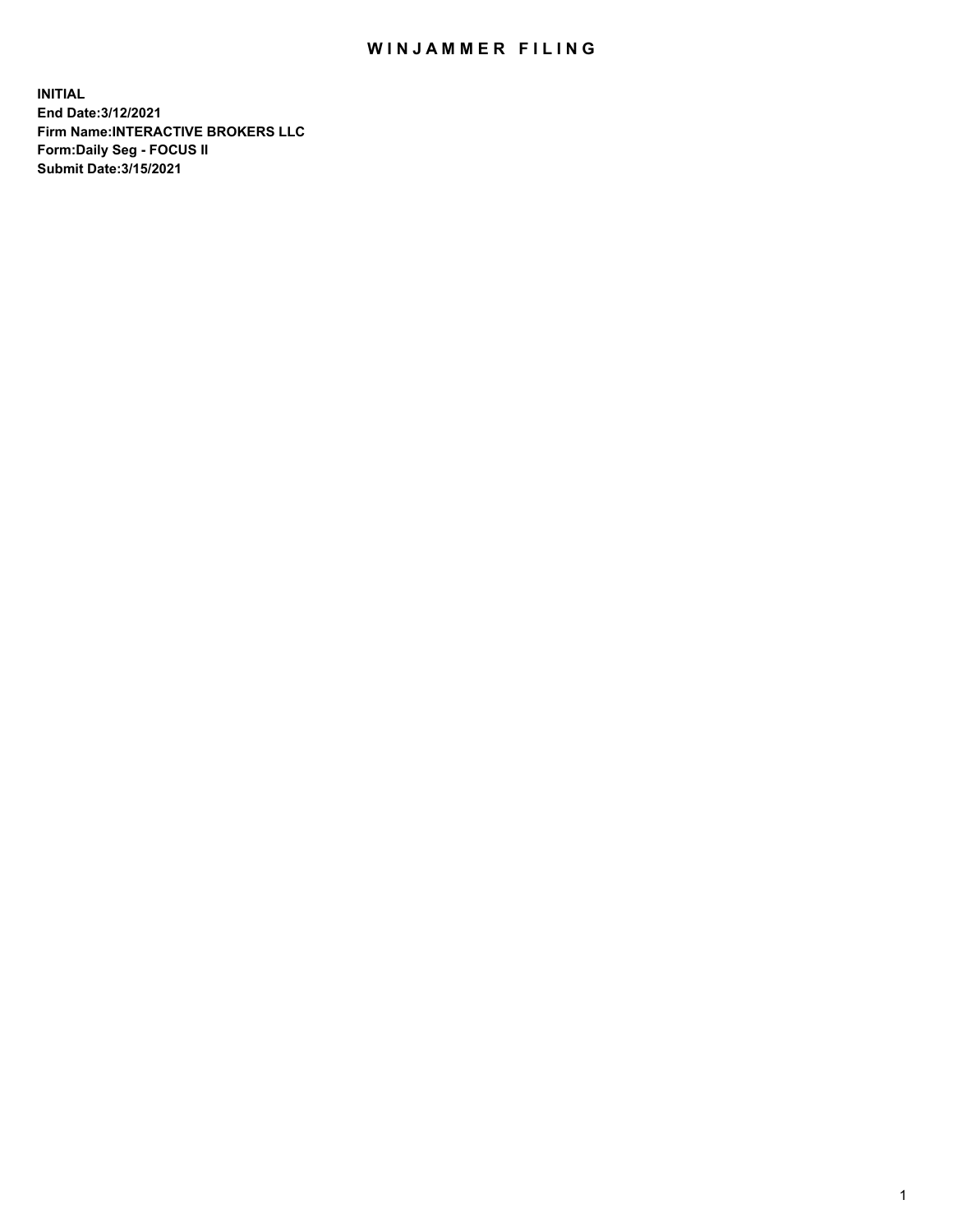**INITIAL End Date:3/12/2021 Firm Name:INTERACTIVE BROKERS LLC Form:Daily Seg - FOCUS II Submit Date:3/15/2021 Daily Segregation - Cover Page**

| Name of Company                                                                                                                                                                                                                                                                                                                | <b>INTERACTIVE BROKERS LLC</b>                                                                  |
|--------------------------------------------------------------------------------------------------------------------------------------------------------------------------------------------------------------------------------------------------------------------------------------------------------------------------------|-------------------------------------------------------------------------------------------------|
| <b>Contact Name</b>                                                                                                                                                                                                                                                                                                            | James Menicucci                                                                                 |
| <b>Contact Phone Number</b>                                                                                                                                                                                                                                                                                                    | 203-618-8085                                                                                    |
| <b>Contact Email Address</b>                                                                                                                                                                                                                                                                                                   | jmenicucci@interactivebrokers.c<br>om                                                           |
| FCM's Customer Segregated Funds Residual Interest Target (choose one):<br>a. Minimum dollar amount: ; or<br>b. Minimum percentage of customer segregated funds required:% ; or<br>c. Dollar amount range between: and; or<br>d. Percentage range of customer segregated funds required between:% and%.                         | $\overline{\mathbf{0}}$<br>$\overline{\mathbf{0}}$<br>155,000,000 245,000,000<br>0 <sub>0</sub> |
| FCM's Customer Secured Amount Funds Residual Interest Target (choose one):<br>a. Minimum dollar amount: ; or<br>b. Minimum percentage of customer secured funds required:% ; or<br>c. Dollar amount range between: and; or<br>d. Percentage range of customer secured funds required between:% and%.                           | $\overline{\mathbf{0}}$<br>0<br>80,000,000 120,000,000<br>0 <sub>0</sub>                        |
| FCM's Cleared Swaps Customer Collateral Residual Interest Target (choose one):<br>a. Minimum dollar amount: ; or<br>b. Minimum percentage of cleared swaps customer collateral required:% ; or<br>c. Dollar amount range between: and; or<br>d. Percentage range of cleared swaps customer collateral required between:% and%. | $\overline{\mathbf{0}}$<br><u>0</u><br>$\underline{0}$ $\underline{0}$<br>00                    |

Attach supporting documents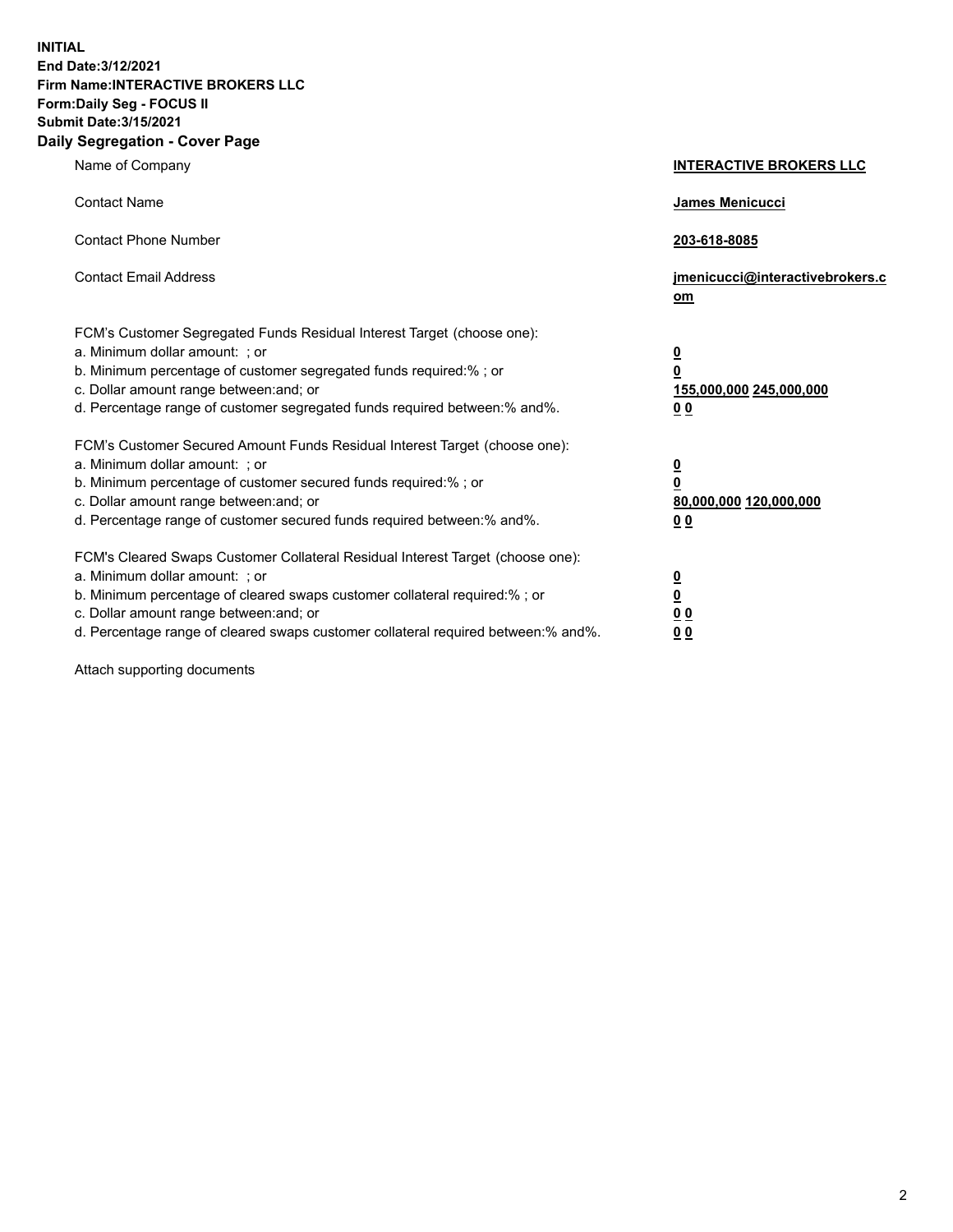## **INITIAL End Date:3/12/2021 Firm Name:INTERACTIVE BROKERS LLC Form:Daily Seg - FOCUS II Submit Date:3/15/2021 Daily Segregation - Secured Amounts**

|            | Daily Segregation - Secureu Amounts                                                         |                                         |
|------------|---------------------------------------------------------------------------------------------|-----------------------------------------|
|            | Foreign Futures and Foreign Options Secured Amounts                                         |                                         |
|            | Amount required to be set aside pursuant to law, rule or regulation of a foreign            | $0$ [7305]                              |
|            | government or a rule of a self-regulatory organization authorized thereunder                |                                         |
| 1.         | Net ledger balance - Foreign Futures and Foreign Option Trading - All Customers             |                                         |
|            | A. Cash                                                                                     | 488,862,628 [7315]                      |
|            | B. Securities (at market)                                                                   | $0$ [7317]                              |
| 2.         | Net unrealized profit (loss) in open futures contracts traded on a foreign board of trade   | 920,883 [7325]                          |
| 3.         | Exchange traded options                                                                     |                                         |
|            | a. Market value of open option contracts purchased on a foreign board of trade              | 147,754 [7335]                          |
|            | b. Market value of open contracts granted (sold) on a foreign board of trade                | $-5,040$ [7337]                         |
| 4.         | Net equity (deficit) (add lines 1. 2. and 3.)                                               | 489,926,225 [7345]                      |
| 5.         | Account liquidating to a deficit and account with a debit balances - gross amount           | 471,671 [7351]                          |
|            | Less: amount offset by customer owned securities                                            | 0 [7352] 471,671 [7354]                 |
| 6.         | Amount required to be set aside as the secured amount - Net Liquidating Equity              | 490,397,896 [7355]                      |
|            | Method (add lines 4 and 5)                                                                  |                                         |
| 7.         | Greater of amount required to be set aside pursuant to foreign jurisdiction (above) or line | 490,397,896 [7360]                      |
|            | 6.                                                                                          |                                         |
|            | FUNDS DEPOSITED IN SEPARATE REGULATION 30.7 ACCOUNTS                                        |                                         |
| 1.         | Cash in banks                                                                               |                                         |
|            | A. Banks located in the United States                                                       | 32,296,023 [7500]                       |
|            | B. Other banks qualified under Regulation 30.7                                              | 0 [7520] 32,296,023 [7530]              |
| 2.         | Securities                                                                                  |                                         |
|            | A. In safekeeping with banks located in the United States                                   | 324,976,000 [7540]                      |
|            | B. In safekeeping with other banks qualified under Regulation 30.7                          | 0 [7560] 324,976,000 [7570]             |
| 3.         | Equities with registered futures commission merchants                                       |                                         |
|            | A. Cash                                                                                     | $0$ [7580]                              |
|            | <b>B.</b> Securities                                                                        | $0$ [7590]                              |
|            | C. Unrealized gain (loss) on open futures contracts                                         | $0$ [7600]                              |
|            | D. Value of long option contracts                                                           | $0$ [7610]                              |
|            | E. Value of short option contracts                                                          | 0 [7615] 0 [7620]                       |
| 4.         | Amounts held by clearing organizations of foreign boards of trade                           |                                         |
|            | A. Cash                                                                                     | $0$ [7640]                              |
|            | <b>B.</b> Securities                                                                        | $0$ [7650]                              |
|            | C. Amount due to (from) clearing organization - daily variation                             | $0$ [7660]                              |
|            | D. Value of long option contracts                                                           | $0$ [7670]                              |
|            | E. Value of short option contracts                                                          | 0 [7675] 0 [7680]                       |
| 5.         | Amounts held by members of foreign boards of trade                                          |                                         |
|            | A. Cash                                                                                     | 257,860,339 [7700]                      |
|            | <b>B.</b> Securities                                                                        | $0$ [7710]                              |
|            | C. Unrealized gain (loss) on open futures contracts                                         | -2,544,177 [7720]                       |
|            | D. Value of long option contracts                                                           | 147,754 [7730]                          |
|            | E. Value of short option contracts                                                          | <u>-5,040</u> [7735] 255,458,876 [7740] |
| 6.         | Amounts with other depositories designated by a foreign board of trade                      | 0 [7760]                                |
| 7.         | Segregated funds on hand                                                                    | $0$ [7765]                              |
| 8.         | Total funds in separate section 30.7 accounts                                               | 612,730,899 [7770]                      |
| 9.         | Excess (deficiency) Set Aside for Secured Amount (subtract line 7 Secured Statement         | 122,333,003 [7380]                      |
|            | Page 1 from Line 8)                                                                         |                                         |
| 10.<br>11. | Management Target Amount for Excess funds in separate section 30.7 accounts                 | 80,000,000 [7780]                       |
|            | Excess (deficiency) funds in separate 30.7 accounts over (under) Management Target          | 42,333,003 [7785]                       |
|            |                                                                                             |                                         |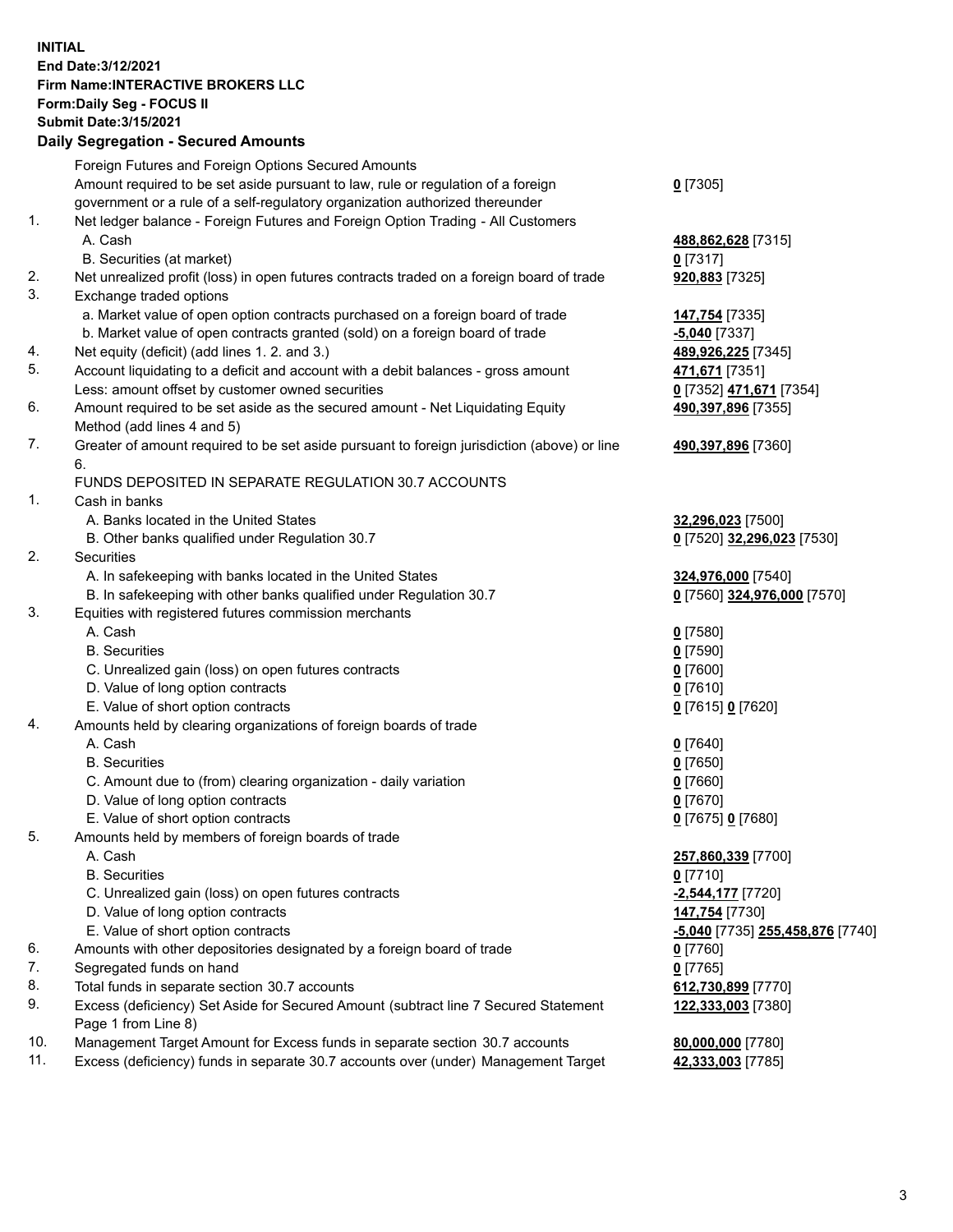**INITIAL End Date:3/12/2021 Firm Name:INTERACTIVE BROKERS LLC Form:Daily Seg - FOCUS II Submit Date:3/15/2021 Daily Segregation - Segregation Statement** SEGREGATION REQUIREMENTS(Section 4d(2) of the CEAct) 1. Net ledger balance A. Cash **6,267,881,994** [7010] B. Securities (at market) **0** [7020] 2. Net unrealized profit (loss) in open futures contracts traded on a contract market **231,880,958** [7030] 3. Exchange traded options A. Add market value of open option contracts purchased on a contract market **322,221,987** [7032] B. Deduct market value of open option contracts granted (sold) on a contract market **-260,921,704** [7033] 4. Net equity (deficit) (add lines 1, 2 and 3) **6,561,063,235** [7040] 5. Accounts liquidating to a deficit and accounts with debit balances - gross amount **2,474,917** [7045] Less: amount offset by customer securities **0** [7047] **2,474,917** [7050] 6. Amount required to be segregated (add lines 4 and 5) **6,563,538,152** [7060] FUNDS IN SEGREGATED ACCOUNTS 7. Deposited in segregated funds bank accounts A. Cash **2,413,773,665** [7070] B. Securities representing investments of customers' funds (at market) **1,954,400,955** [7080] C. Securities held for particular customers or option customers in lieu of cash (at market) **0** [7090] 8. Margins on deposit with derivatives clearing organizations of contract markets A. Cash **503,883,258** [7100] B. Securities representing investments of customers' funds (at market) **1,867,538,789** [7110] C. Securities held for particular customers or option customers in lieu of cash (at market) **0** [7120] 9. Net settlement from (to) derivatives clearing organizations of contract markets **-10,257,301** [7130] 10. Exchange traded options A. Value of open long option contracts **322,099,098** [7132] B. Value of open short option contracts **-260,899,538** [7133] 11. Net equities with other FCMs A. Net liquidating equity **0** [7140] B. Securities representing investments of customers' funds (at market) **0** [7160] C. Securities held for particular customers or option customers in lieu of cash (at market) **0** [7170] 12. Segregated funds on hand **0** [7150] 13. Total amount in segregation (add lines 7 through 12) **6,790,538,926** [7180] 14. Excess (deficiency) funds in segregation (subtract line 6 from line 13) **227,000,774** [7190] 15. Management Target Amount for Excess funds in segregation **155,000,000** [7194] 16. Excess (deficiency) funds in segregation over (under) Management Target Amount **72,000,774** [7198]

Excess